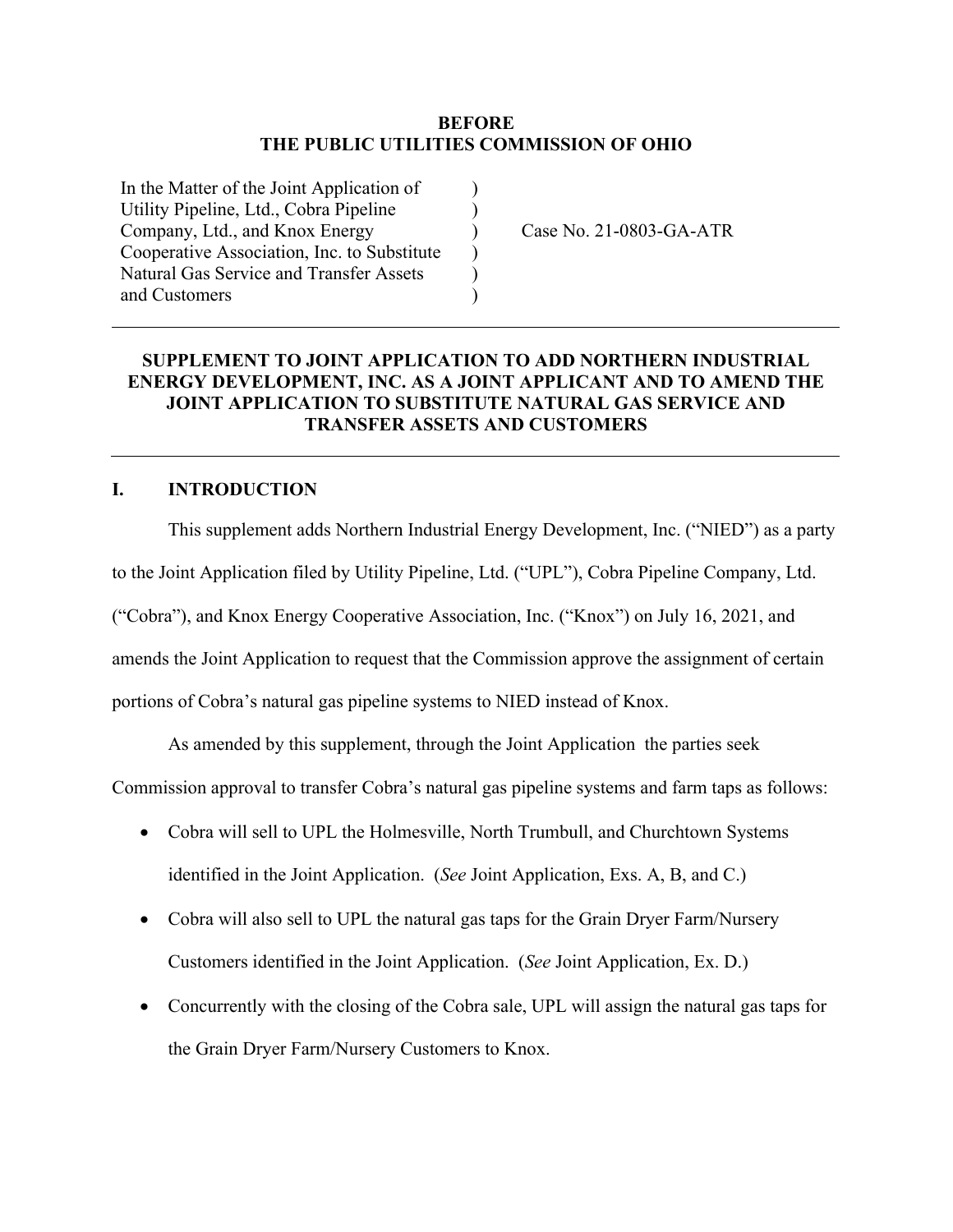• Concurrently with the closing of the Cobra sale, UPL will assign the Holmesville, North Trumbull, and Churchtown Systems to a public utility, NIED, instead of Knox. To support the proposed assignment of these pipeline systems to NIED, and concurrently with this filing, NIED has filed an application for Commission approval of an amended transportation tariff in Case No. 21-1186-PL-ATA.

 The Commission should approve the proposed transfers described in this amended Joint Application because they will result in adequate and uninterrupted service, and are therefore reasonable and in the public interest.

#### **II. SUPPLEMENTAL FACTS**

 The legal standard, background and relevant facts pertaining to the proposed transfers involving UPL, Knox, and Cobra were included in the Joint Application. As described in this supplement to the Joint Application, the joint applicants seek approval to assign the Holmesville, North Trumbull, and Churchtown Systems to NIED instead of Knox.

NIED is a public utility as defined in R.C. 4905.02. NIED was formed in 1986 and began sales service in February 1987, providing service to many areas throughout the eastern half of Ohio. On November 10, 1987, the Commission approved a revised transportation tariff for NIED, and on March 7, 1996, the Commission approved a further amended transportation tariff for NIED. *See In the Matter of Application of Northern Industrial Energy Development Inc. for Tariff Approval to Revise Transportation Tariff to Establish Price*, Case No. 87-1753- GA-ATA, Finding and Order (Nov. 10, 1987); *In the Matter of the Application of Northern Industrial Energy Development, Inc. for Tariff Approval to Revise Transportation Tariff per Commission Order of November 8, 1988*, Case No. 88-1930-GA-ATA, Finding and Order (March 7, 1996).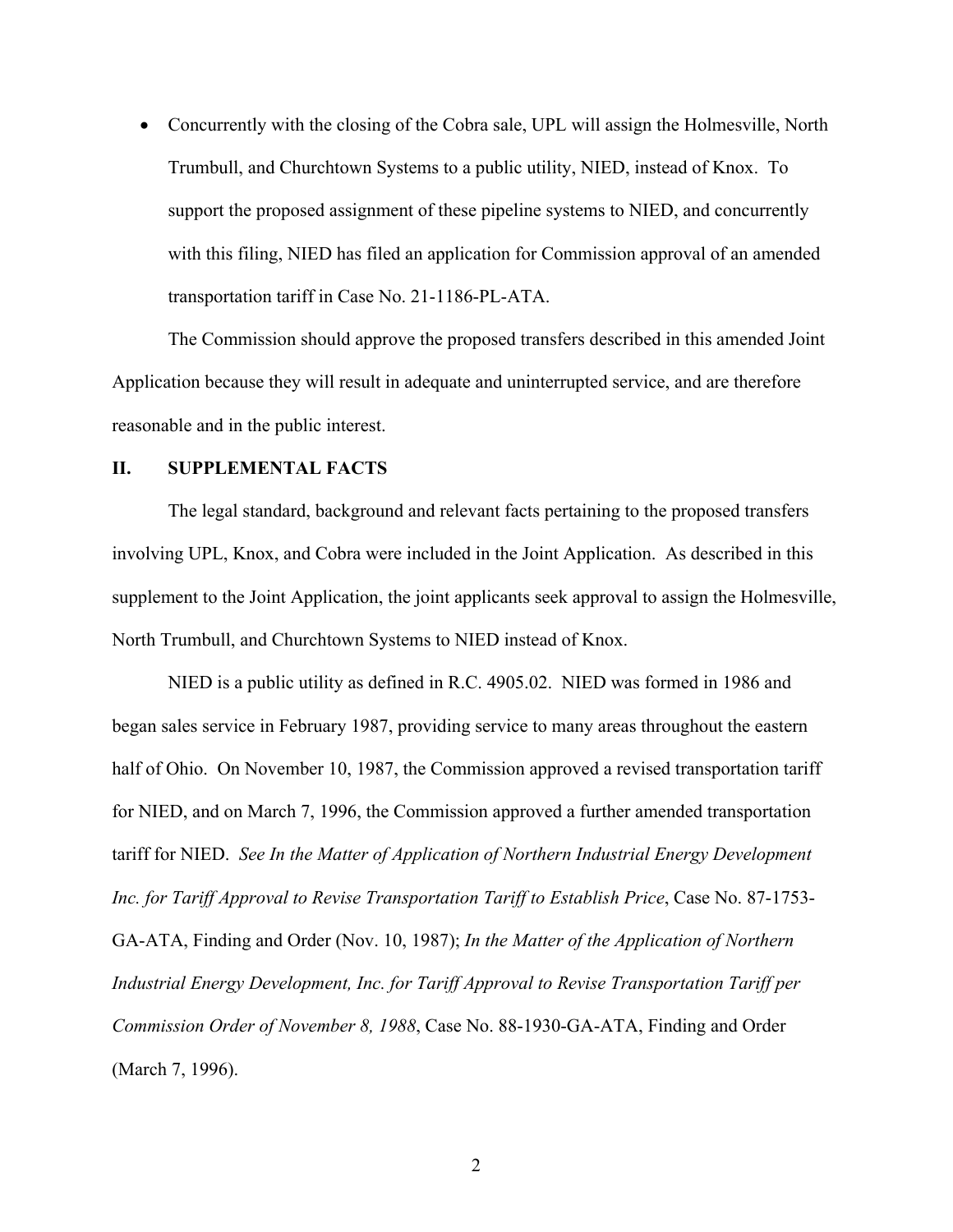In 1990, NIED also made available interruptible natural gas service to certain customers pursuant to its Local Supply Gas Service Tariff approved by the Commission on July 19, 1990. *In the Matter of the Application of Northern Industrial Energy Development, Inc. for a Tariff Approval to establish a New Local Supply Gas Service*, Case No. 90-0923-GA-ATA, Finding and Order (Jul. 19, 1990). Under this tariff, NIED offered interruptible service to customers located near local production wells, with service reliability dependent on local well production, pressures, impurities, and equipment. As described below, NIED no longer offers natural gas services.

On January 1, 2002, UPL, a privately-owned corporation involved in pipeline construction and utility support services in Ohio and surrounding states, purchased NIED and began operating it as a stand-alone natural gas utility. (NIED Testimony, A4.) Effective January 1, 2006, NIED sold all of its residential pipeline systems and customers to Knox Energy Cooperative Association, Inc. in a transaction that was approved by the Commission in Case No. 05-1267-GA-ATR. Following that transaction, the only remaining customers served by NIED were approximately ten commercial transportation customers. As approved by the Commission in Case No. 07-0633-GA-ATR, three of those commercial customers were transferred to Dominion East Ohio ("DEO") on November 15, 2007.

NIED continues to provide transportation services to commercial customers through pipelines in Wyandot, Stark, and Medina Counties. (NIED Testimony, A5.) NIED has operated its natural gas pipeline systems safely and reliably for over thirty-five years without any formal complaint to the Commission by any customer of NIED. Concurrently with the filing of this supplement, and in support of the proposed transfer to NIED of most of Cobra's pipeline

3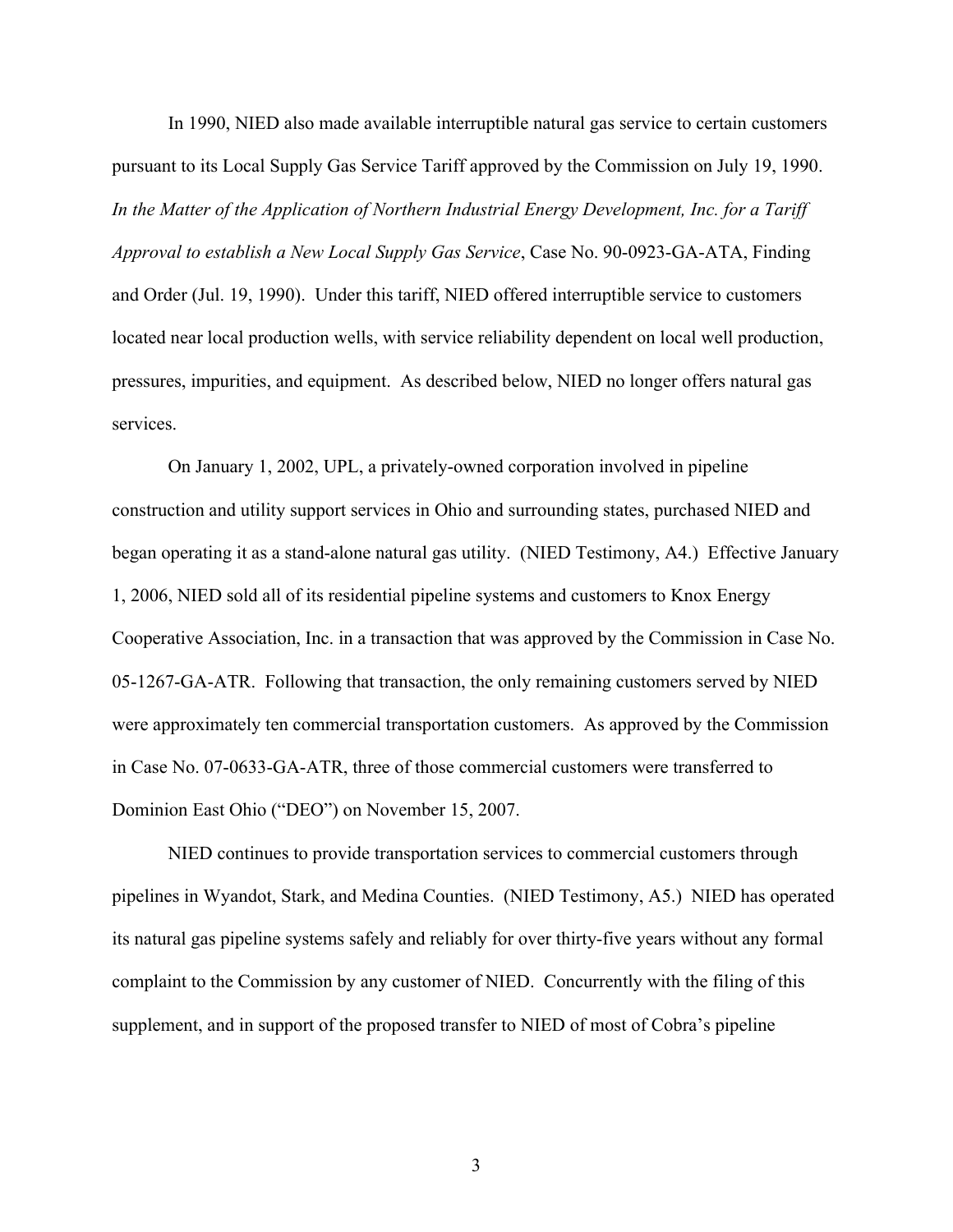systems, NIED has filed an application for authority to convert to a pipeline company and for approval of an amended transportation tariff in Case No. 21-1186-PL-ATA.

### **III. NIED HAS THE RELEVANT MANAGERIAL, TECHNICAL AND FINANCIAL CAPABILITIES TO OPERATE THE COBRA PIPELINE SYSTEMS.**

#### **A. Managerial Capabilities**

NIED's management team has decades of experience in the transportation of natural gas, scheduling with customers, and safe operation of natural gas pipelines and facilities. NIED's management team is well respected in the industry and has extensive experience and capabilities. As set forth in the testimony filed concurrently with this application, and the biographies attached to that testimony, NIED's management team has the requisite experience to operate the Cobra pipeline systems proposed for assignment to NIED. (NIED Testimony, A6.)

#### **B. Technical Capabilities**

NIED operational personnel have decades of combined pipeline experience in gas transportation and related services. Field staff provided by NIED's parent company operates and maintains pipeline systems, maintains meters and regulators, actively prevents corrosion, and provides line-location services for multiple natural gas systems in multiple states. Additionally, this field staff is experienced with Commission safety inspections and will provide all necessary technical services in order to permit NIED to continue to safely operate as a pipeline company. NIED has an excellent history of safety and responsiveness with zero loss-time accidents, pipeline failures, or unscheduled outages. Thus, NIED is well positioned to continue its technical excellence as a pipeline company. (NIED Testimony, A7.)

## **C. Financial Capabilities**

NIED is a wholly owned subsidiary of UPL. NIED has the financial capability to continue to operate as a pipeline company in Ohio. UPL has more than ample financial

4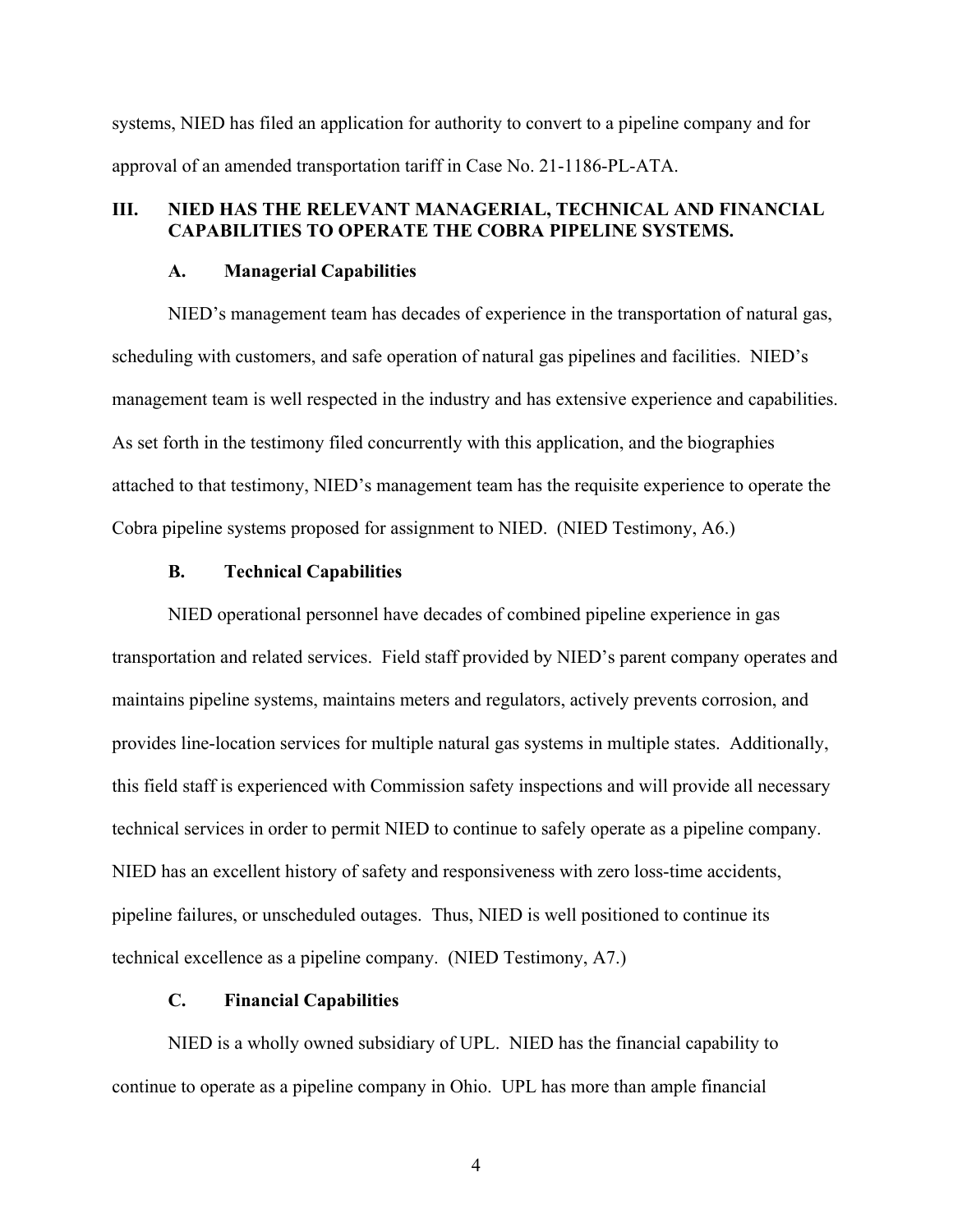resources to continue to operate subsidiaries that are regulated as public utilities in Ohio. While NIED and UPL are distinct corporate entities, UPL will ensure the continued financial health of NIED, and UPL will continue to ensure that NIED has the financial capability to own and operate its pipeline systems. (NIED Testimony, A8.)

#### **D. Amended Transportation Tariff**

NIED's current transportation tariff was approved over twenty-five years ago. To address necessary updates to the tariff, and also accommodate the expanded transportation service that is anticipated upon the assignment to NIED of the Cobra systems, NIED has submitted for Commission approval an amended transportation tariff in Case No. 21-1186-PL-ATA.

## **V. CONCLUSION**

The Joint Application, as supplemented and amended by this filing, will permit the sale and transfer of the Holmesville, North Trumbull, and Churchtown Systems, currently owned and operated by a bankrupt public utility, to a public utility with a long track record of safe and reliable transportation service. The transfers proposed in the Joint Application as amended by this supplement will result in adequate and uninterrupted service, and are therefore reasonable. *See, e.g.*, *In the Matter of the Joint Application of Northern Industrial Energy Development, Inc., Knox Energy Cooperative Association, Inc., and The East Ohio Gas Company d/b/a Dominion East Ohio to Substitute Natural Gas Delivery Service, Approve an Asset Exchange, and Transfer Assets and Customers*, Case No. 07-0633-GA-ATR, Joint Application, ¶ 13 n.3 (May 24, 2007) (collecting cases); *In the Matter of the Joint Application of Utility Pipeline Ltd., Ludlow Natural Gas Company, LLC and Knox Energy Cooperative Association for Approval of the Transfer of Assets and Substitution of Service*, Case No. 17-1785-GA-ATR, Finding and Order at ¶¶ 17-18 (Oct. 4, 2017).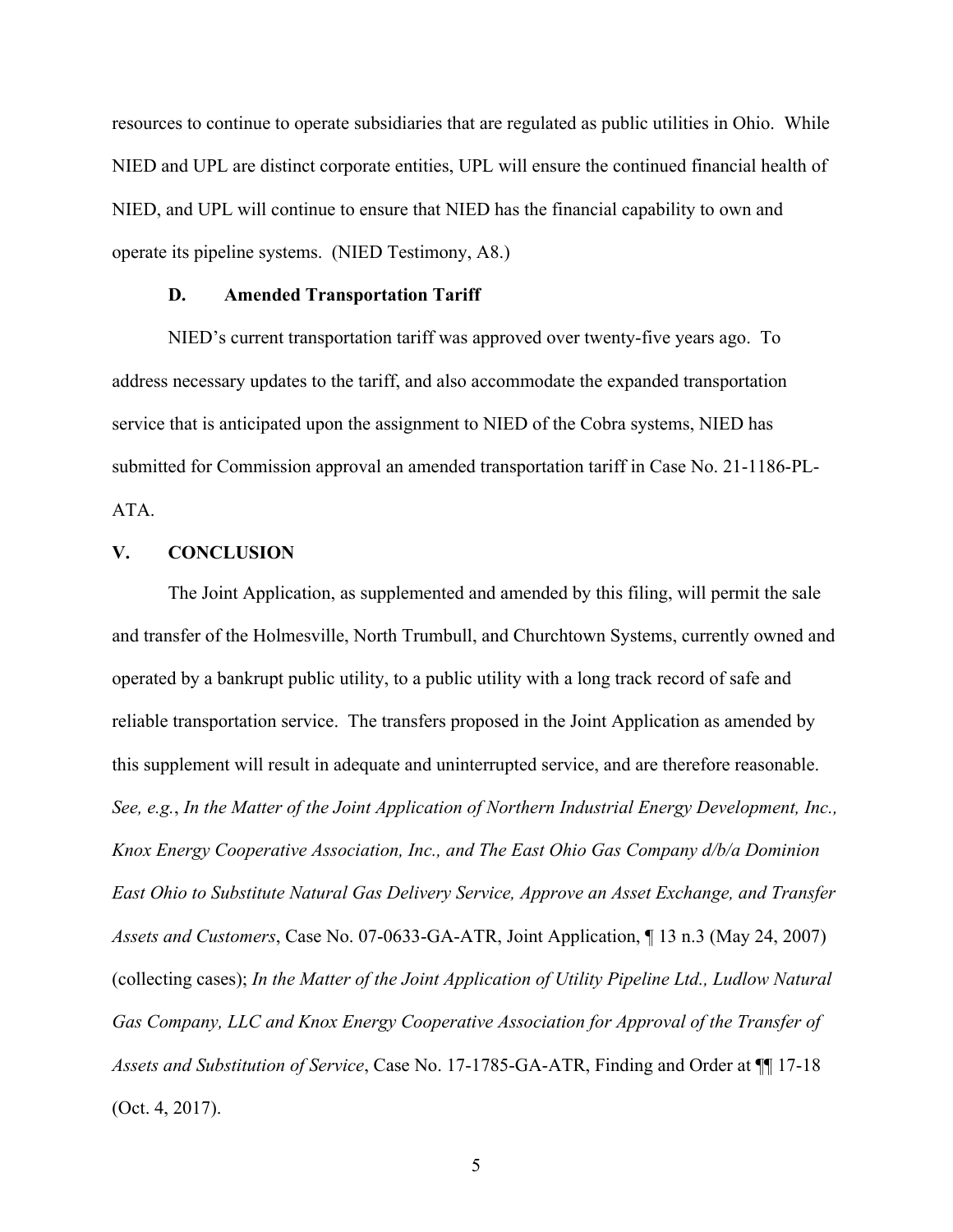Accordingly, the Commission should approve (1) the sale of the regulated assets at issue

in the Joint Application by Cobra to UPL, (2) the assignment of the Churchtown, North

Trumbull, and Holmesville Systems from UPL to NIED, and (3) the assignment of the natural

gas service taps for the Grain Dryer Farm/Nursery Customers from UPL to Knox.

Dated: November 18, 2021 Respectfully submitted,

*/s/ David F. Proaño*  David F. Proaño (0078838), Counsel of Record dproano@bakerlaw.com Taylor M. Thompson (0098113) tathompson@bakerlaw.com BAKER & HOSTETLER LLP Key Tower 127 Public Square, Suite 2000 Cleveland, Ohio 44114 Telephone: 216-621-0200 Facsimile: 216-696-0740

*Counsel for Utility Pipeline, Ltd., Knox Energy Cooperative Association, Inc., and Northern Industrial Energy Development, Inc.* 

*/s/ Michael D. Dortch* Michael D. Dortch (0043897) KRAVITZ, BROWN & DORTCH, LLC 65 East State Street, Suite 200 Columbus, OH 43125 Telephone 614.464.2000 Facsimile: 614.464.2002 mdortch@kravtizllc.com

*Counsel for Cobra Pipeline Company, Ltd.*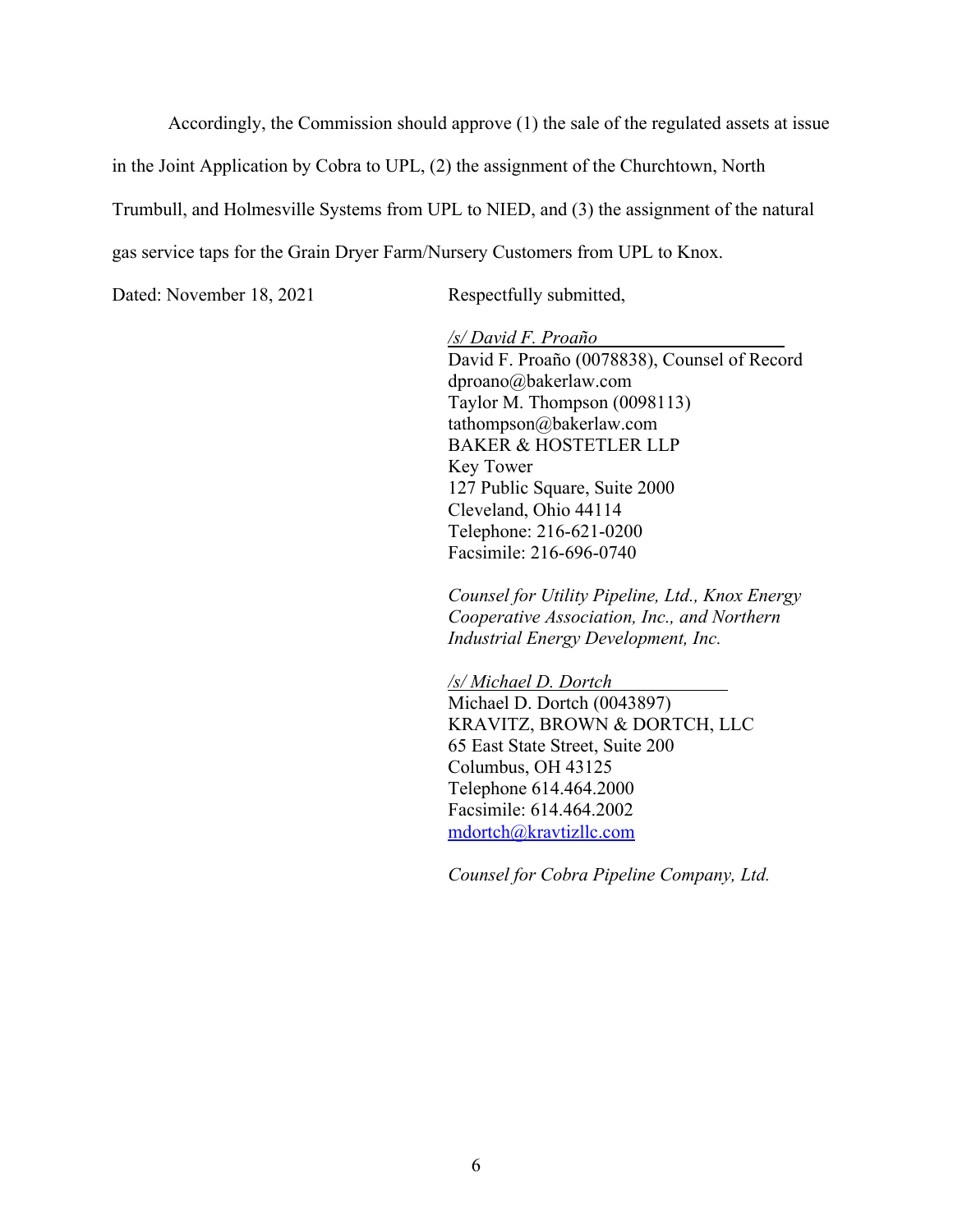## **CERTIFICATE OF SERVICE**

I certify that the foregoing document was served via email on the following parties on

November 18, 2021:

Werner Margard werner.margard@OhioAGO.gov

N. Trevor Alexander talexander@beneschlaw.com Mark T. Keaney mkeaney@beneschlaw.com Sarah G. Siewe ssiewe@beneschlaw.com *Counsel for Northeast Ohio Natural Gas Corp.* 

Kate E. Russell-Bedinghaus kbedinghaus@standenergy.com *Counsel for Stand Energy Corporation* 

Thomas W. Coffey tcoffey@tcoffeylaw.com *Counsel for Cobra Pipeline Company, Ltd.* 

> */s/ David F. Proaño* David F. Proaño (0078838), Counsel of Record dproano@bakerlaw.com

> *Counsel for Utility Pipeline, Ltd., Knox Energy Cooperative Association, Inc., and Northern Industrial Energy Development, Inc.*